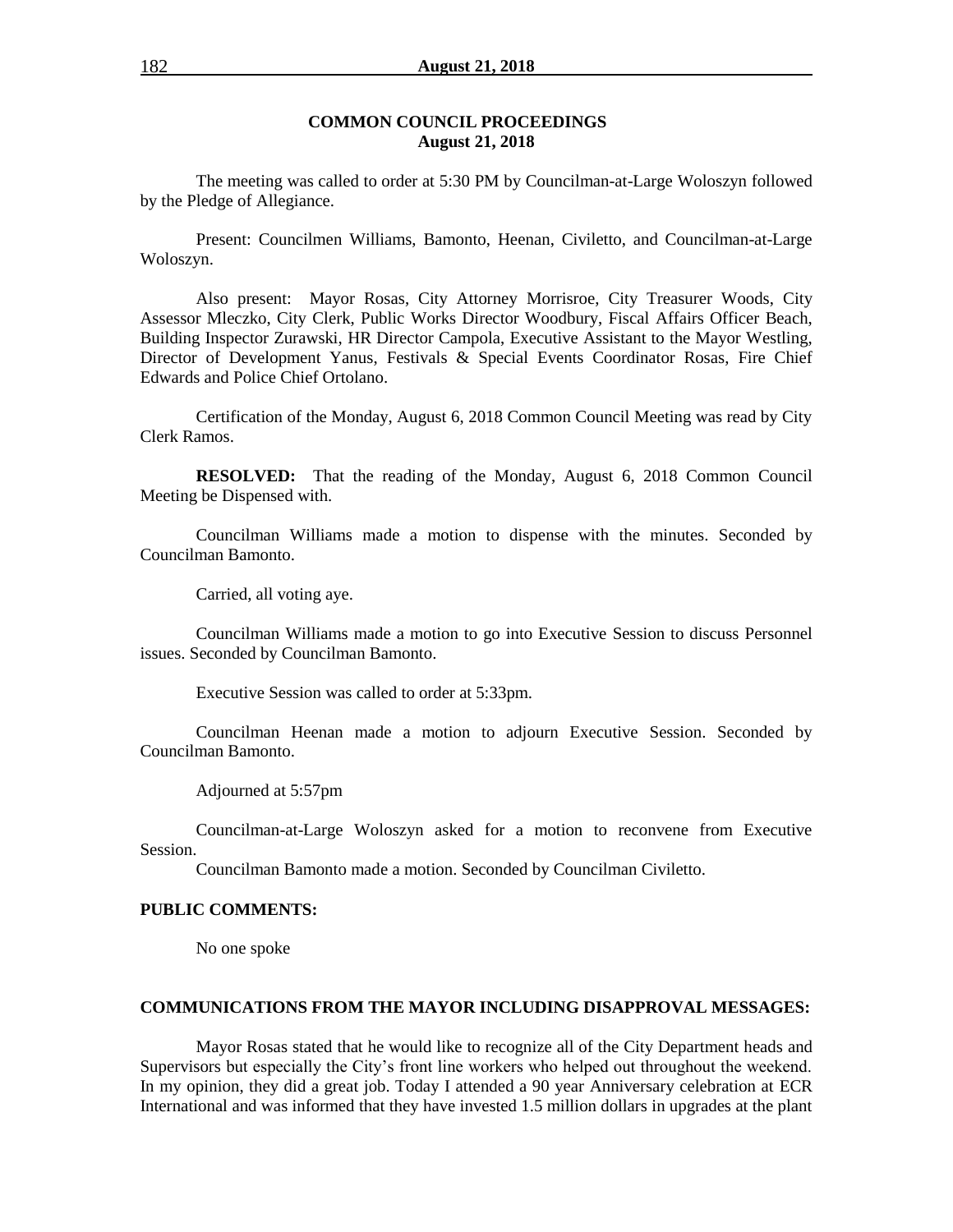here in the City of Dunkirk where they employ over 150 staff members. This is another company that is doing well. I would like to invite everyone to the official ribbon cutting at Wright Park on August  $31<sup>st</sup>$  at 3:00pm.

## **COMMUNICATIONS FROM THE PUBLIC AND PETITIONS:**

Request from Dunkirk High School Student Council requesting the closure of Sixth Street from Plover Street to Marauder Drive for the Food Truck event starting at 3:00pm on Friday, September 28, 2018.

Councilman-at-Large Woloszyn state a motion is needed to refer to appropriate departments as well as approve subject to appropriate insurances and usual conditions.

Councilman Bamonto made a motion to approve. Seconded by Councilman Williams.

Request from The Real Moms of Dunkirk Football Committee to have a Tag Day fundraiser on Saturday, September 1, 2018 from 9:00am-3:00pm. They are requesting the closure of the following intersections: Central Avenue and Fourth Street, Central Avenue and Fifth Street and West Doughty Street near the fire hall. Additionally they are requesting the use of barricades.

PULLED due to date conflict.

No Action Taken.

Notice of Claim from Gary Katta for alleged water damage due to a backup from the City system.

Councilman-at-Large Woloszyn stated a motion is needed to refer to the law department.

Councilman Williams made a motion. Seconded by Councilman Civiletto

Carried, all voting aye.

Loudspeaker Application from Dunkirk High School Student Council to use DJ Speakers at the Food truck event on Friday, September 28, 2018 from 3:30pm-7:00pm.

Councilman-at-Large Woloszyn state a motion is needed to refer to appropriate departments as well as approve subject to appropriate insurances and usual conditions.

Councilman Williams made a motion to approve. Seconded by Councilman Bamonto.

Carried, all voting aye.

## **REPORTS OF STANDING COMMITTEES, BOARDS AND COMMISSIONS:**

Councilman Williams stated the boat race was awesome; it was great to see everyone out enjoying the event. Also inquired to DPW Director Woodbury for a status on the light at Second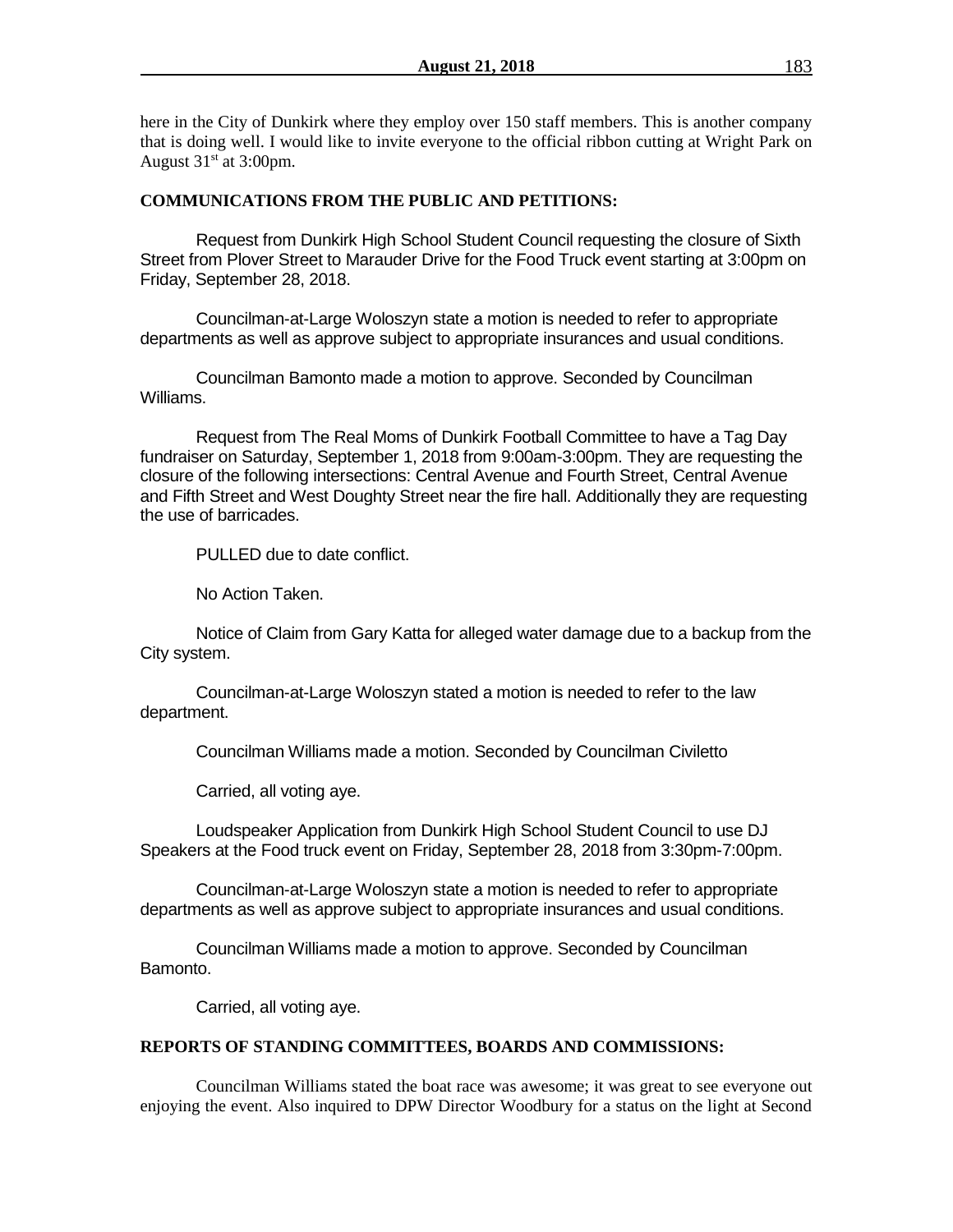& Roberts and inquired why H. Olsen & Son was doing patching on the end of Armadillo. DPW meeting is tomorrow at 4:00pm in the Mayors Conference room.

DPW Director stated that there is a purchase order in for a controller to replace that one and stated that H. Olsen had done some repair work after a sewer blowout on Lake Blvd during the rain event and they had extra materials left over so they were doing this at no charge.

Councilman Bamonto thanked Mayor Rosas, Hector Rosas, his staff, volunteers, seasonal workers, Chief Ortolano, Chief Edwards, Randy Woodbury, Mike Porpiglia and Russell Tenamore. It was great to have everyone pitch in and help with the Boat Race Event.

Councilman Heenan stated that at the last meeting there was mention of the Animal Shelter. I took a tour of it and I didn't notice a smell, I thought it was very nice; the dogs are up off the ground. A lot of old equipment was removed from the inside of the building and Randy had Parks go and clean up outside so it would look a little nicer. The Mayor had his impact team put a new epoxy finish on the floor.

Councilman Civiletto thanked everyone who was in charge of public safety throughout the weekend. The Boat Race was fantastic. Thank you to Chief Ortolano, Chief Edwards, The Mayor, Hector, his whole crew, volunteers, Streets Department and Parks Department for making the City look fantastic. Everyone did a fantastic job.

Councilman-at-Large Woloszyn stated that he was happy to see that so many people attended not only the Boat Race but all of the activities that were on the water front over the weekend and announced there will be a Finance Committee Meeting on Thursday, August 30 at 4:00pm.

#### **UNFINISHED BUSINESS:**

#### **PREFILED RESOLUTIONS:**

### **\*\* RESOLUTION #90-2018 August 21, 2018**

#### **BY: COUNCILMEN HEENAN & WILLIAMS**

#### **CHARTER REVISION PROPOSAL: ADJUST PAY, HOURS OF HUMAN RESOURCES DIRECTOR**

**WHEREAS,** this Council passed Resolution #96-2017 on November 6, 2017; which created the new position of Human Resources Director, an at-will position appointed by the Mayor per Section 2.03 of the City Charter that is a full-time position paying \$60,000.00 plus full benefits package; and

**WHEREAS**, this Council passed Resolution #20-2018 on February 6, 2018 consenting to the appointment of Mr. David Campola to the position of full-time Human Resources Director; and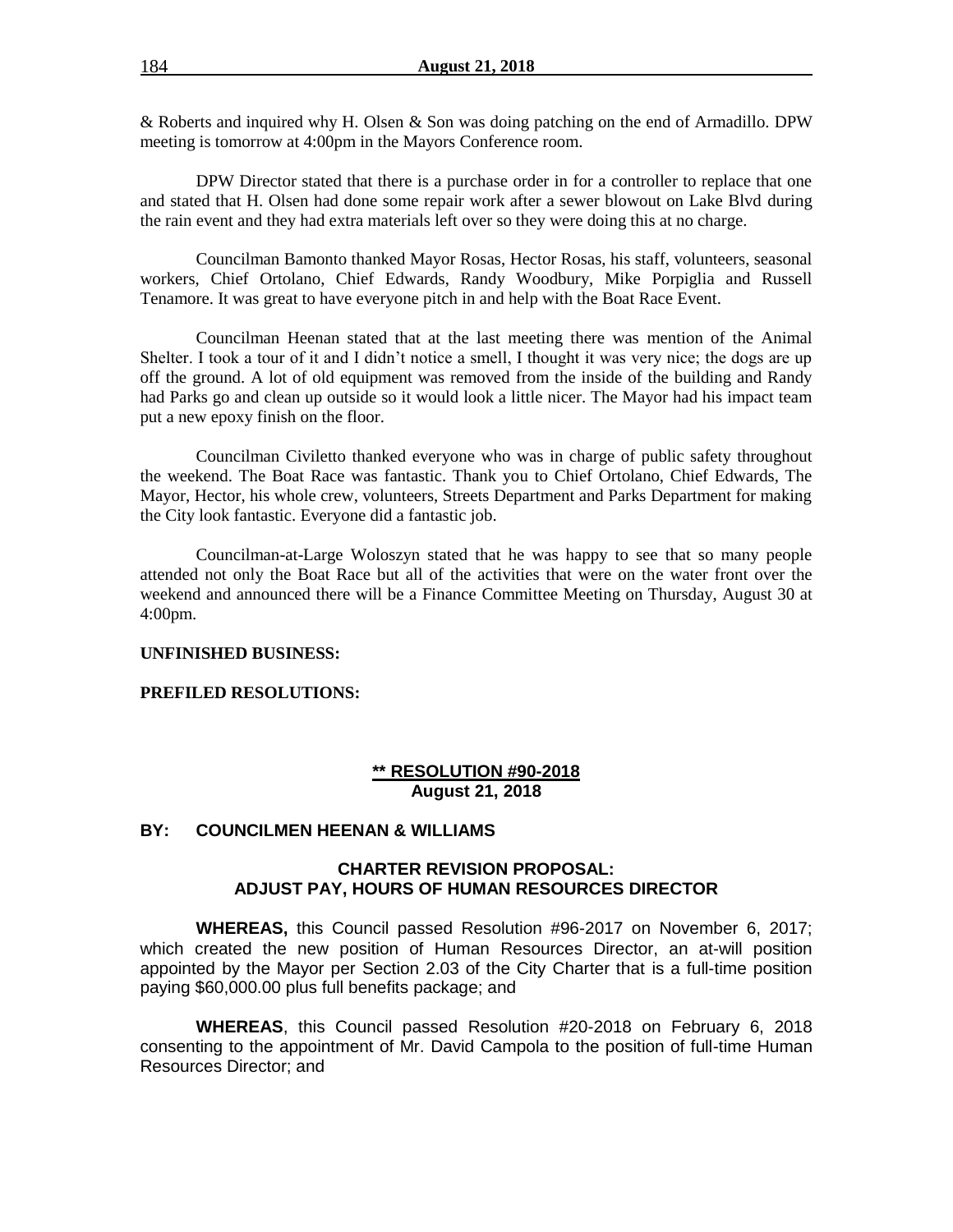**WHEREAS**, over the past few months, Mr. Campola has switched to part-time, both in pay and in hours, as with his years of experience and current HR staff available, along with the assistance of the Mayor's part-time Executive Assistant, who has HR experience, the work has been handled sufficiently; therefore, be it

**RESOLVED,** that this Council amends the position of Human Resources Director to a part-time position of 20 hours per week paying \$30,000.00 plus full benefits package; and be it further

**RESOLVED,** that as this is a change to the Charter, a vote has to be preceded by a Public Hearing to be held at the next regularly scheduled Council Meeting.

WITHDRAWN

NO ACTION TAKEN

## **\*\* RESOLUTION #90-2018 August 21, 2018**

# **BY: COUNCILMEN HEENAN & WILLIAMS**

# **AUTHORIZING ALTERNATIVE HOURS FOR CITY HALL EMPLOYEES**

**WHEREAS,** the City of Dunkirk's departments and staff that work at City Hall typically work from 9AM to 5PM; and

**WHEREAS**, the City of Dunkirk has maintained alternative hours for the summer with no staffing issues; and

**WHEREAS**, the City should have the option of adopting alternative hours for city hall departments and staff, be it 8AM to 4PM, or 8:30AM to 4:30PM; and

**WHEREAS,** such changes in the work schedule are subject to Department Heads staffing and rotating shifts as needed for offices that need to remain open until 5:00 pm, and subject to review by union representatives for the respective bargaining units affected by any change in work schedule; now, therefore, be it

**RESOLVED**, that the Dunkirk Common Council does hereby authorize the Mayor and the City Hall departments and staff to have the option of alternative hours through November 9,2018.

Carried, all voting aye.